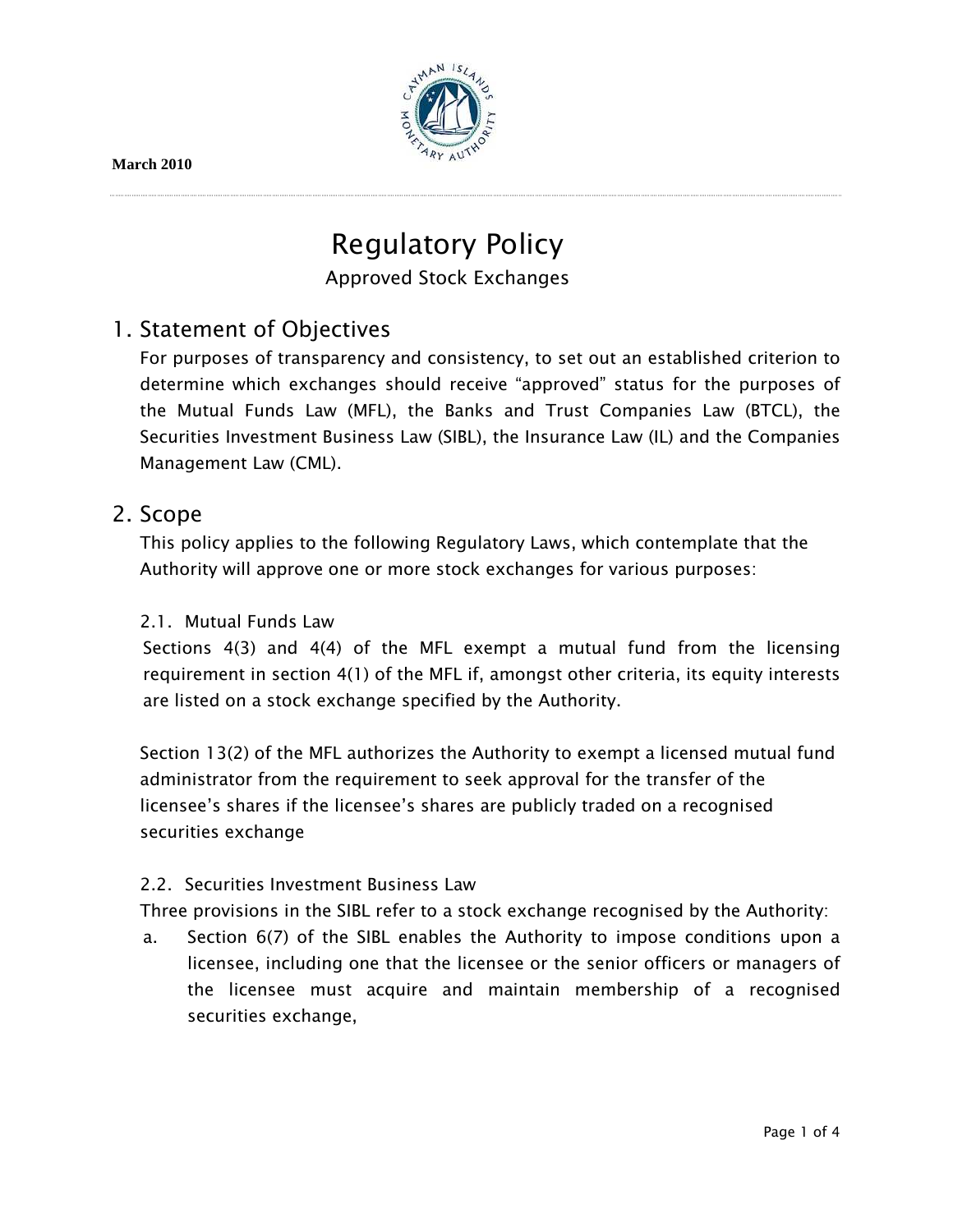

- *b. Section 8(2) authorizes the Authority to exempt a licensee from the requirement to seek approval for the transfer of the licensee's shares if the licensee's shares are publicly traded on a recognised securities exchange, and*
- *c. The definition of sophisticated person in Section 2 of the law includes persons whose securities are listed on a recognised securities exchange.*

#### *2.3. Banks and Trust Companies Law*

*Section 7(1) of the BTCL prohibits the transfer or disposal of shares in a licensee without the prior approval of the Authority. Section 7(2) authorizes the Authority to exempt a licensee from this restriction if the licensee's shares are publicly traded on a stock exchange recognised by the Authority.* 

#### *2.4. Insurance Law*

*Section 8(1) of the IL prohibits the transfer or disposal of more than 5% of the shares in a licensee without the prior approval of the Authority. Section 8(2) authorizes the Authority to exempt a licensee from this requirement if the licensee's shares are publicly traded on a stock exchange recognised by the Authority.* 

#### *2.5. Companies Management Law*

*Section 3 of the CML defines the business of company management as the provision of certain services specified therein. Section 3(4)(c) exempts from this definition the provision of such services to a company listed on a stock exchange recognised by the Authority by a person who does not provide services to any other company.* 

*Section 9(2) of the CML authorizes the Authority to exempt a licensee from the requirement to seek approval for the transfer of the licensee's shares if the licensee's shares are publicly traded on an approved securities exchange.*

## *3. Criteria for Approval*

*Subject to section 5 below, in order for a stock exchange to be approved by the Authority for purposes of the Regulatory Laws, the stock exchange must be one*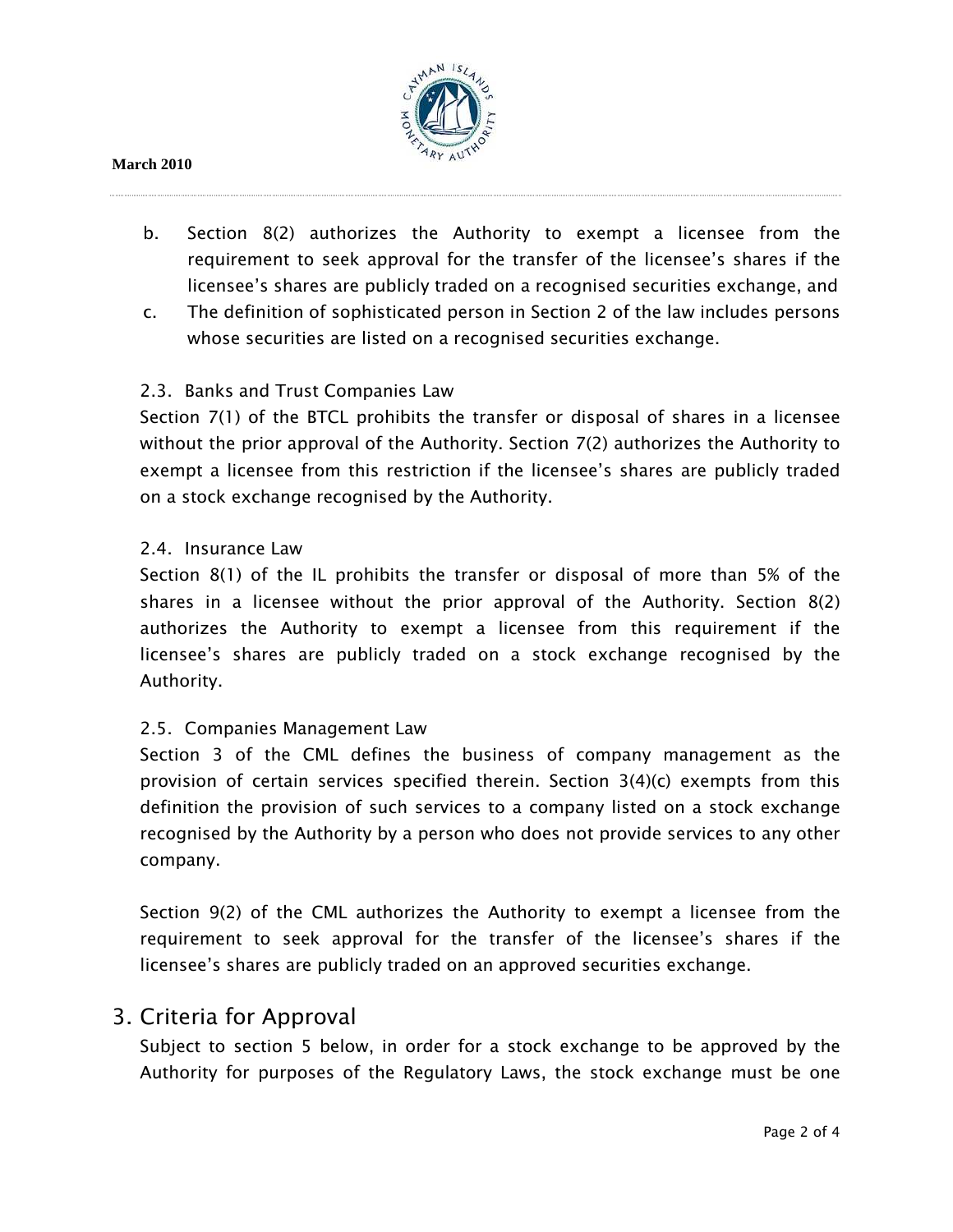

<u>.</u>

*that is either:* 

- *a. A US licensed exchange1; or*
- *b. An EU regulated exchange2; or*
- *c. A Canadian licensed exchange3; or*
- *d. A full member of the World Federation of Exchanges4; or*
- *e. The Cayman Islands Stock Exchange; or*
- *f. Any other stock exchange approved by the Authority under section 4 of this Policy.*

# *4. Approval of Other Stock Exchanges*

*Upon request by an interested party and subject to section 5 below, the Authority may approve a stock exchange that does not meet the criteria outlined in section 3a-e above. The requestor should demonstrate that:* 

- *a. The stock exchange either:* 
	- *(i) complies with the market principles issued by the World Federation of Exchanges; or*
	- *(ii) is located in a country that is an ordinary member of IOSCO and the exchange and issuers are subject to enforceable obligations consistent with the IOSCO Supervisory Framework for Markets dated May 1999;*
- *b. The stock exchange is significant within its country of origin; and*

*c. A sufficient amount of business exists between the Cayman Islands or regulated entities and the stock exchange so that its exclusion from the list of* 

 $<sup>1</sup>$  A US licensed exchange is a securities exchange that has registered with the Securities and Exchange Commission</sup> under Section 6 of the Securities Exchange Act of 1934.

 $2^2$  An EU licensed exchange is a regulated market that has been recognised by a member state pursuant to Directive 93/22.

<sup>&</sup>lt;sup>3</sup> A Canadian licensed exchange is a securities exchange located in Canada that is recognised by one or more provincial securities commissions.

The World Federation of Exchanges is the trade organisation for regulated securities and derivative markets, settlement institutions and related clearing houses and their diverse services to capital markets. The Federation is highly regarded and membership of the WFE is a criterion for many national regulators and asset management institutions to allow privileged access for investment. Membership identifies an exchange as having assumed the commitment to business standards. The WFE Market Principles serve as a checklist for those securities markets wishing to become a member of the WFE. The Business Conduct criteria of the Market Principles elaborate upon the IOSCO Principles and offer a benchmark of best practice for members.